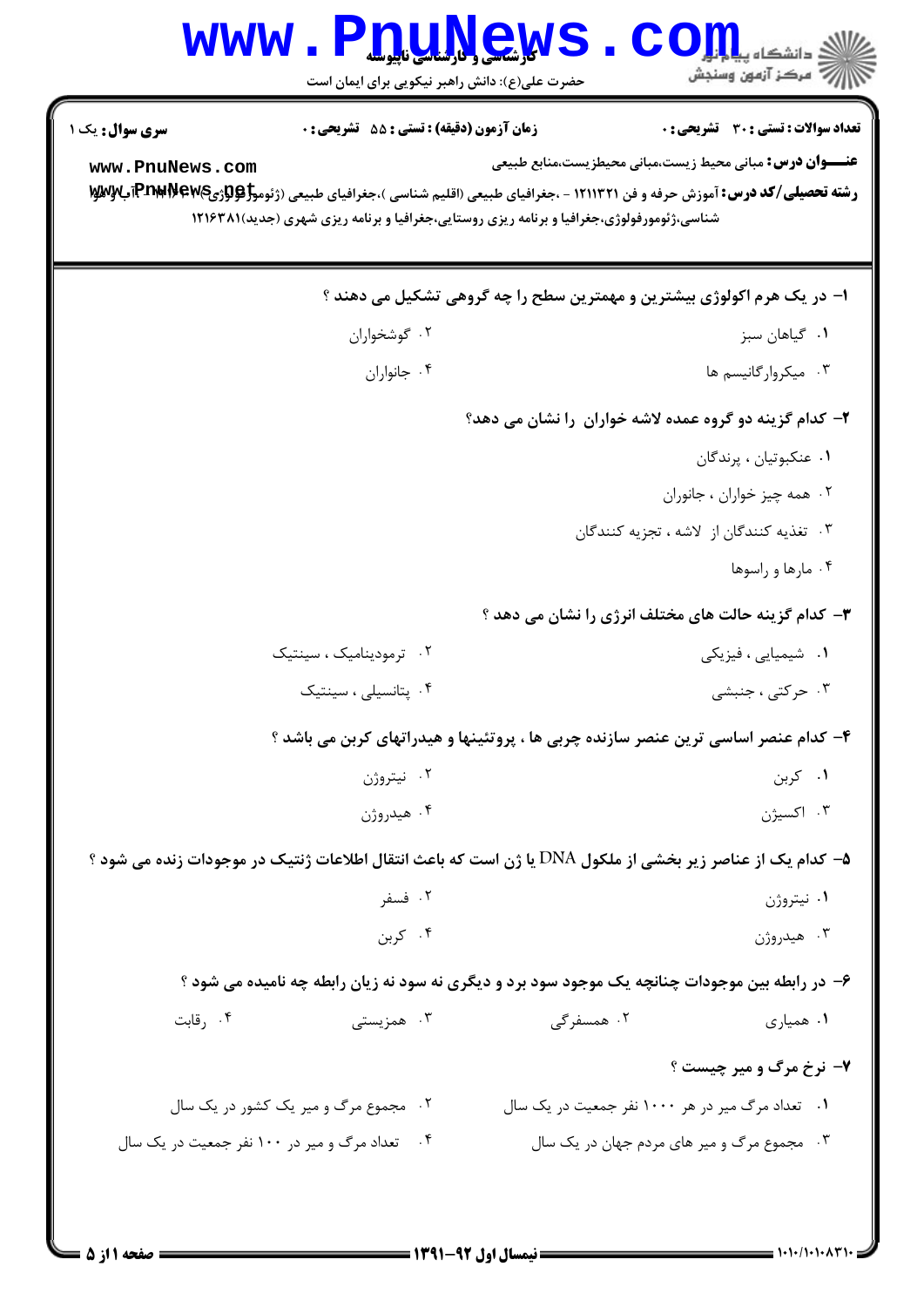| <b>WWW</b>                                                                                                                                             | <b>WE SHARE AND THE T</b><br>حضرت علی(ع): دانش راهبر نیکویی برای ایمان است                | رآب آمرڪز آزمون وسنڊش                                                 |  |
|--------------------------------------------------------------------------------------------------------------------------------------------------------|-------------------------------------------------------------------------------------------|-----------------------------------------------------------------------|--|
| <b>سری سوال :</b> ۱ یک                                                                                                                                 | <b>زمان آزمون (دقیقه) : تستی : 55 تشریحی : 0</b>                                          | تعداد سوالات : تستى : 30 ٪ تشريحي : 0                                 |  |
| www.PnuNews.com<br><b>رشته تحصیلی/کد درس:</b> آموزش حرفه و فن ۱۲۱۱۳۲۱ - ،جغرافیای طبیعی (اقلیم شناسی )،جغرافیای طبیعی (ژئوموگول <b>ټوچP£PA)آب۷W</b> آب | شناسی،ژئومورفولوژی،جغرافیا و برنامه ریزی روستایی،جغرافیا و برنامه ریزی شهری (جدید)۱۲۱۶۳۸۱ | <b>عنـــوان درس:</b> مبانی محیط زیست،مبانی محیطزیست،منابع طبیعی       |  |
|                                                                                                                                                        |                                                                                           | ۸- علت و عامل اصلی آلودگی های محیط زیست چیست ؟                        |  |
|                                                                                                                                                        | ۰۲ حیوانات                                                                                | ۰۱ گیاهان                                                             |  |
| ۰۴ هرزآبها                                                                                                                                             |                                                                                           | ۰۳ انسان                                                              |  |
|                                                                                                                                                        |                                                                                           | ۹- کدام گزینه نسبت امروزه جمعیت شهر و روستا را نشان میدهد ؟           |  |
| ۰۲ از هر ۵۰ نفر یک نفر در شهر زندگی می کند .                                                                                                           |                                                                                           | ۰۱ از هر ۱۰۰ نفر یک نفر در شهر زندگی می کند .                         |  |
| ۰۴ از هر ۵ نفر یک نفر در شهر زندگی می کند .                                                                                                            |                                                                                           | ۰۳ از هر ۱۰ نفر یک نفر در شهر زندگی می کند.                           |  |
|                                                                                                                                                        |                                                                                           | ۱۰– منابع طبیعی به کدام دسته زیر تقسیم می شوند ؟                      |  |
|                                                                                                                                                        |                                                                                           | ٠١ تجزيه پذير ، تجزيه ناپذير                                          |  |
|                                                                                                                                                        |                                                                                           | ۰۲ معدنی ، قشری                                                       |  |
|                                                                                                                                                        |                                                                                           | ۰۳ گیاهی ، حیوانی                                                     |  |
|                                                                                                                                                        |                                                                                           | ۰۴ تجدید پذیر ، تجدید ناپذیر                                          |  |
|                                                                                                                                                        |                                                                                           | 11- امروزه وسعت جنگل های شمال چقدر است ؟                              |  |
|                                                                                                                                                        |                                                                                           | ۰۱ ۱/۸ میلیون هکتار                                                   |  |
|                                                                                                                                                        |                                                                                           | ۰۲ میلیون هکتار                                                       |  |
|                                                                                                                                                        |                                                                                           | ۰۳ ۱۸ میلیون هکتار                                                    |  |
|                                                                                                                                                        |                                                                                           | ۰۴ ۲/۳ میلیون هکتار                                                   |  |
|                                                                                                                                                        |                                                                                           | 12- بیوماس یعنی چه ؟                                                  |  |
|                                                                                                                                                        | ۰۲ از منابع گرمایی زمین است                                                               | ۰۱ یکی از مواد رادیواکتیو است .                                       |  |
|                                                                                                                                                        | ۰۴ اصطلاحی در زمینه انرژی است                                                             | ۰۳ یک نوع انرژی مکانیکی است                                           |  |
|                                                                                                                                                        |                                                                                           | ۱۳- کدام گزینه مهمترین و با ارزش ترین گروه کانی های آستخراج شده است ؟ |  |
|                                                                                                                                                        | ۰۲ مواد معدن <i>ی</i>                                                                     | ۰۱ فلزات                                                              |  |
|                                                                                                                                                        | ۰۴ کربنات ها                                                                              | ۰۳ املاح پتاسيم                                                       |  |
|                                                                                                                                                        |                                                                                           |                                                                       |  |
|                                                                                                                                                        |                                                                                           |                                                                       |  |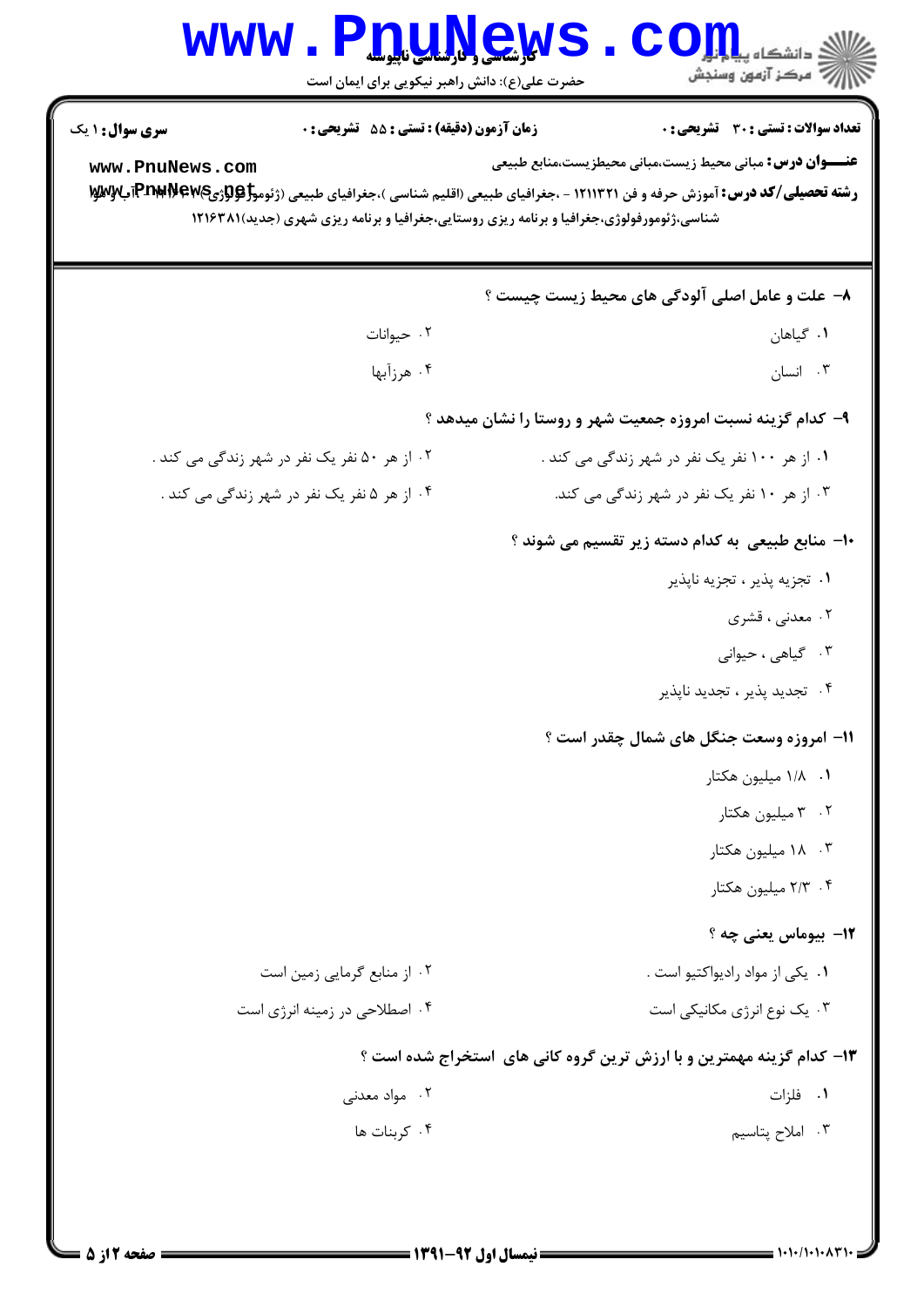|                                                                                                                                                                                                                     | <b>۷۷ شمسی و در اساسی ناپلوسله</b><br>حضرت علی(ع): دانش راهبر نیکویی برای ایمان است |                                                                                             | ه دانشگاه پ <b>یا با</b><br>ر آمرڪز آزمون وسنڊش     |  |  |  |
|---------------------------------------------------------------------------------------------------------------------------------------------------------------------------------------------------------------------|-------------------------------------------------------------------------------------|---------------------------------------------------------------------------------------------|-----------------------------------------------------|--|--|--|
| <b>سری سوال : ۱ یک</b><br>www.PnuNews.com                                                                                                                                                                           | <b>زمان آزمون (دقیقه) : تستی : 55 تشریحی : 0</b>                                    | <b>عنـــوان درس:</b> مبانی محیط زیست،مبانی محیطزیست،منابع طبیعی                             | تعداد سوالات : تستى : 30 ٪ تشريحي : 0               |  |  |  |
| <b>رشته تحصیلی/کد درس:</b> آموزش حرفه و فن ۱۲۱۱۳۲۱ - ،جغرافیای طبیعی (اقلیم شناسی )،جغرافیای طبیعی (ژئوموگولوژیPIA4New<br>شناسی،ژئومورفولوژی،جغرافیا و برنامه ریزی روستایی،جغرافیا و برنامه ریزی شهری (جدید)۱۲۱۶۳۸۱ |                                                                                     |                                                                                             |                                                     |  |  |  |
|                                                                                                                                                                                                                     |                                                                                     | ۱۴- کدام لایه اتمسفر از سطح زمین شروع شده و تا ارتفاع ۱۰ الی ۱۲ کیلومتری ادامه دارد ؟       |                                                     |  |  |  |
|                                                                                                                                                                                                                     | ۰۲ تروپوسفر                                                                         |                                                                                             | ۰۱ استراتوسفر                                       |  |  |  |
|                                                                                                                                                                                                                     | ۰۴ اگزوسفر                                                                          |                                                                                             | ۰۳ يونوسفر                                          |  |  |  |
|                                                                                                                                                                                                                     | ۱۵– کاهش درجه حرارت در اثر افزایش ارتفاع چه نام دارد ؟                              |                                                                                             |                                                     |  |  |  |
| ۰۴ جريان تبادلي                                                                                                                                                                                                     | ۰۳ تغییرات آدیاباتیک                                                                | ۰۲ اینورژن                                                                                  | ۰۱ سوپر ادیا باتیک                                  |  |  |  |
|                                                                                                                                                                                                                     |                                                                                     |                                                                                             | ۱۶- آئروسل چیست ؟                                   |  |  |  |
|                                                                                                                                                                                                                     | ۰۲ ذرات مایعی که در هوا پراکنده شده است                                             | ۰۱ حالتی از مایع که در حرارت معمولی به شکل گاز است                                          |                                                     |  |  |  |
|                                                                                                                                                                                                                     | ۰۴ یکی از سیستمهای کلوئیدی                                                          |                                                                                             | ۰۳ پراکندگی ذرات جامد و مایع در گاز                 |  |  |  |
|                                                                                                                                                                                                                     |                                                                                     | ۱۷- گازی که به طور طبیعی در اتمسفر وجود دارد و از سه اتم اکسیژن تشکیل شده است چه نام دارد ؟ |                                                     |  |  |  |
|                                                                                                                                                                                                                     | ۰۲ ازن                                                                              |                                                                                             | ۰۱ متان                                             |  |  |  |
|                                                                                                                                                                                                                     | ۰۴ پراکسید                                                                          |                                                                                             | ۰۳ اکسید                                            |  |  |  |
|                                                                                                                                                                                                                     |                                                                                     | <b>۱۸</b> – کدام گزینه زیر از موارد تخریب کننده لایه ازن می باشد؟                           |                                                     |  |  |  |
| ۰۲ مواد ضدعفونی کننده در بیمارستانها                                                                                                                                                                                |                                                                                     | ۰۱ مواد نم گیر و رسوب گیرها                                                                 |                                                     |  |  |  |
| ۰۴ ترکیبات شیمیایی موجود در هوا                                                                                                                                                                                     |                                                                                     | ۰۳ مواد شوینده و پاک کننده                                                                  |                                                     |  |  |  |
|                                                                                                                                                                                                                     |                                                                                     | ۱۹- کدام گاز بیشترین نقش را در تبادل حرارتی زمین به عهده دارد ؟                             |                                                     |  |  |  |
|                                                                                                                                                                                                                     | ۰۲ متان                                                                             |                                                                                             | ۰۱ ازن                                              |  |  |  |
|                                                                                                                                                                                                                     | ۰۴ نيتروژن                                                                          |                                                                                             | ۰۳ دی اکسید کربن                                    |  |  |  |
| ۲۰- کدام گزینه مهمترین خواص فیزیکی آب، که آن را از سایر اجسام تمایز می کند را نشان می دهد ؟                                                                                                                         |                                                                                     |                                                                                             |                                                     |  |  |  |
|                                                                                                                                                                                                                     | ۰۲ بالا بودن وزن مخصوص آب در ۴ درجه سانتی گراد                                      |                                                                                             | ۰۱ مقاومت ویژه آب                                   |  |  |  |
|                                                                                                                                                                                                                     | ۰۴ به سه حالت جامد ، مایع ، گاز دیده می شود                                         |                                                                                             | ٠٣ هدايت الكتريكي و قدرت انتقال جريان الكتريكي      |  |  |  |
|                                                                                                                                                                                                                     |                                                                                     |                                                                                             | <b>۲۱</b> - قارچها به کدام دسته زیر تقسیم می شوند ؟ |  |  |  |
|                                                                                                                                                                                                                     | ۰۲ قارچ های واقعی و مصنوعی                                                          |                                                                                             | ۰۱ سخت پوستان و ویروسها                             |  |  |  |
|                                                                                                                                                                                                                     | ۰۴ قارچ های واقعی و مخمرها                                                          |                                                                                             | ۰۳ پروتوزوئرها و روتيفرها                           |  |  |  |
|                                                                                                                                                                                                                     |                                                                                     |                                                                                             |                                                     |  |  |  |

4 L .

51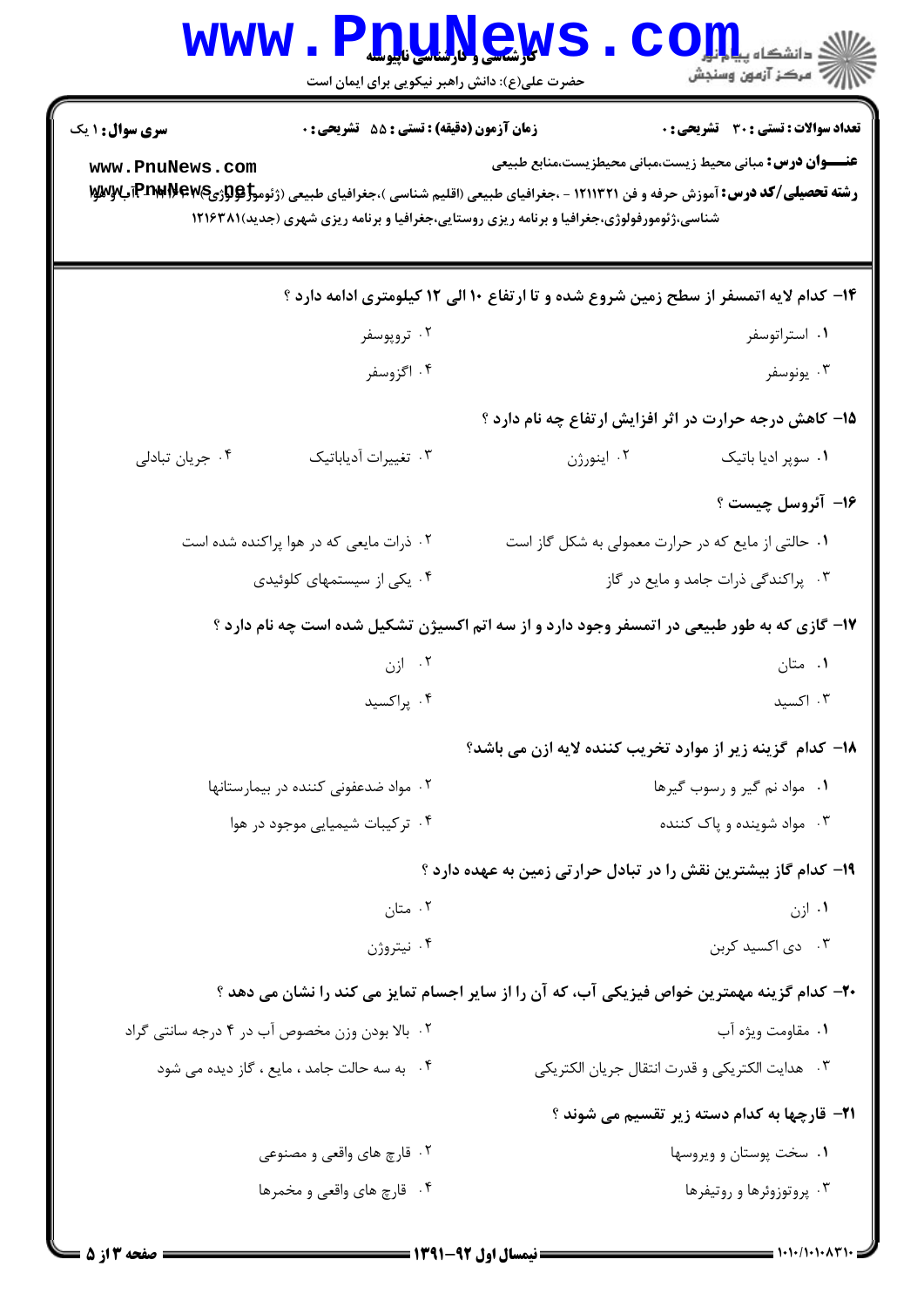| <b>WWW</b>                                                                                   | <b>V SALLY SALV</b><br>حضرت علی(ع): دانش راهبر نیکویی برای ایمان است |                                                                                                         | دانشکا ه پ <b>یا با با<mark>ر</mark></b><br>راز آمرڪز آزمون وسنڊش                |  |
|----------------------------------------------------------------------------------------------|----------------------------------------------------------------------|---------------------------------------------------------------------------------------------------------|----------------------------------------------------------------------------------|--|
| <b>سری سوال : ۱ یک</b>                                                                       | زمان آزمون (دقيقه) : تستى : 55 تشريحى : 0                            |                                                                                                         | تعداد سوالات : تستى : 30 قشريحى : 0                                              |  |
| www.PnuNews.com                                                                              |                                                                      | شناسی،ژئومورفولوژی،جغرافیا و برنامه ریزی روستایی،جغرافیا و برنامه ریزی شهری (جدید)۱۲۱۶۳۸۱               | <b>عنــــوان درس:</b> مبانی محیط زیست،مبانی محیطزیست،منابع طبیعی                 |  |
|                                                                                              |                                                                      |                                                                                                         | <b>۲۲</b> - کدام یک از گزینه ها جزو روش های بسیار متداول شیرین کردن آب می باشد ؟ |  |
| ۰۴ مدیریت آب                                                                                 | ۰۳ تبخير                                                             | ۰۲ تصعید                                                                                                | ۰۱ اسمز معکوس                                                                    |  |
|                                                                                              |                                                                      |                                                                                                         | ۲۳- روش توربیدومتری به چه منظوری استفاده می شود ؟                                |  |
| ۰۲ اندازه گیری کدورت آب                                                                      |                                                                      | ۰۱ اندازه گیری مواد آلی خاک                                                                             |                                                                                  |  |
| ۰۴ اندازه گیری تکثیر باکتریها                                                                |                                                                      |                                                                                                         | ۰۳ تشخیص ذرات کلوئیدی                                                            |  |
|                                                                                              |                                                                      |                                                                                                         | ٢۴– لاگون چيست ؟                                                                 |  |
|                                                                                              | ۰۲ روش بسیار قدیمی دفع فاضلاب                                        |                                                                                                         | ٠١ تصفيه پيشرفته متحمل بر خلاف مواد معلق                                         |  |
|                                                                                              | ۰۴ حذف مواد مغزي و آلي از فاضلاب                                     |                                                                                                         | ۰۳ حوضچه با عمق معین برای تصفیه آب                                               |  |
|                                                                                              |                                                                      |                                                                                                         | ۲۵- فرایندی که طی آن دریاچه از فسفات و مواد غذایی غنی می شود چه نام دارد ؟       |  |
| ۰۴ ترموکلاين                                                                                 | ۰۳ هيپوليمينون                                                       | ۰۲ اشکوب بندی                                                                                           | ٠١ يوتريفيكاسيون                                                                 |  |
|                                                                                              |                                                                      |                                                                                                         | ۲۶- دریاچه ها و اقیانوس ها چه سطحی از زمین را در برمی گیرند ؟                    |  |
| ۰۲ ۸۳٪ نیمکره شمالی ۲۰ ۰٪ نیمکره جنوبی                                                       |                                                                      | ۰۱ ۲۸٪ نیمکره شمالی ، ۸۲٪ نیمکره جنوبی                                                                  |                                                                                  |  |
| ۰۴ . ۲۳٪ نیمکره شمالی ، ۸۰٪ نیمکره جنوبی                                                     |                                                                      | ۰۳ ۸۰٪ نیمکره شمالی ، ۲۳٪ نیمکره جنوبی                                                                  |                                                                                  |  |
| ۲۷- هرگاه ذرات سه گانه با نسبتهای متفاوتی در خاک وجود داشته باشد ، آن خاک چه نامیده می شود ؟ |                                                                      |                                                                                                         |                                                                                  |  |
| ۰۴ ماسه                                                                                      | ۰۳ سیلتی                                                             | ۰۲ لوم(ليمون )                                                                                          | ۰۱ سنگ ريزه                                                                      |  |
|                                                                                              |                                                                      |                                                                                                         | ۲۸– دوره کارنس یعنی چه ؟                                                         |  |
|                                                                                              |                                                                      | ۰۱ فاصله بین آخرین سمپاشی و مصرف محصول سمپاشی شده به شرط آنکه باقیمانده سموم از حد مجاز پایین تر باشد . |                                                                                  |  |
|                                                                                              |                                                                      | ۰۲ يعني سموم مصرف شده هميشه از حد مجاز پايين تر هستند .                                                 |                                                                                  |  |
|                                                                                              |                                                                      | ۰۳ به دوره مبارزات شیمیایی علیه حشرات و آفات گیاهی گفته می شود .                                        |                                                                                  |  |
|                                                                                              |                                                                      | ۰۴ به دوره اشاعه بیماریهای مختلف بوسیله موجودات زنده میکروبی موجود در فضولات آلی گفته می شود .          |                                                                                  |  |
|                                                                                              |                                                                      |                                                                                                         | <b>۲۹</b> - شایع ترین و مخرب ترین نوع زمین لرزه کدام است ؟                       |  |
| ۰۴ زمین لرزه آتشفشانی                                                                        | ۰۳ زمین لرزه لغزشی                                                   | ۰۲ زمین لرزه انفجاری                                                                                    | ۰۱ زمین لرزه سایشی                                                               |  |
|                                                                                              |                                                                      |                                                                                                         |                                                                                  |  |